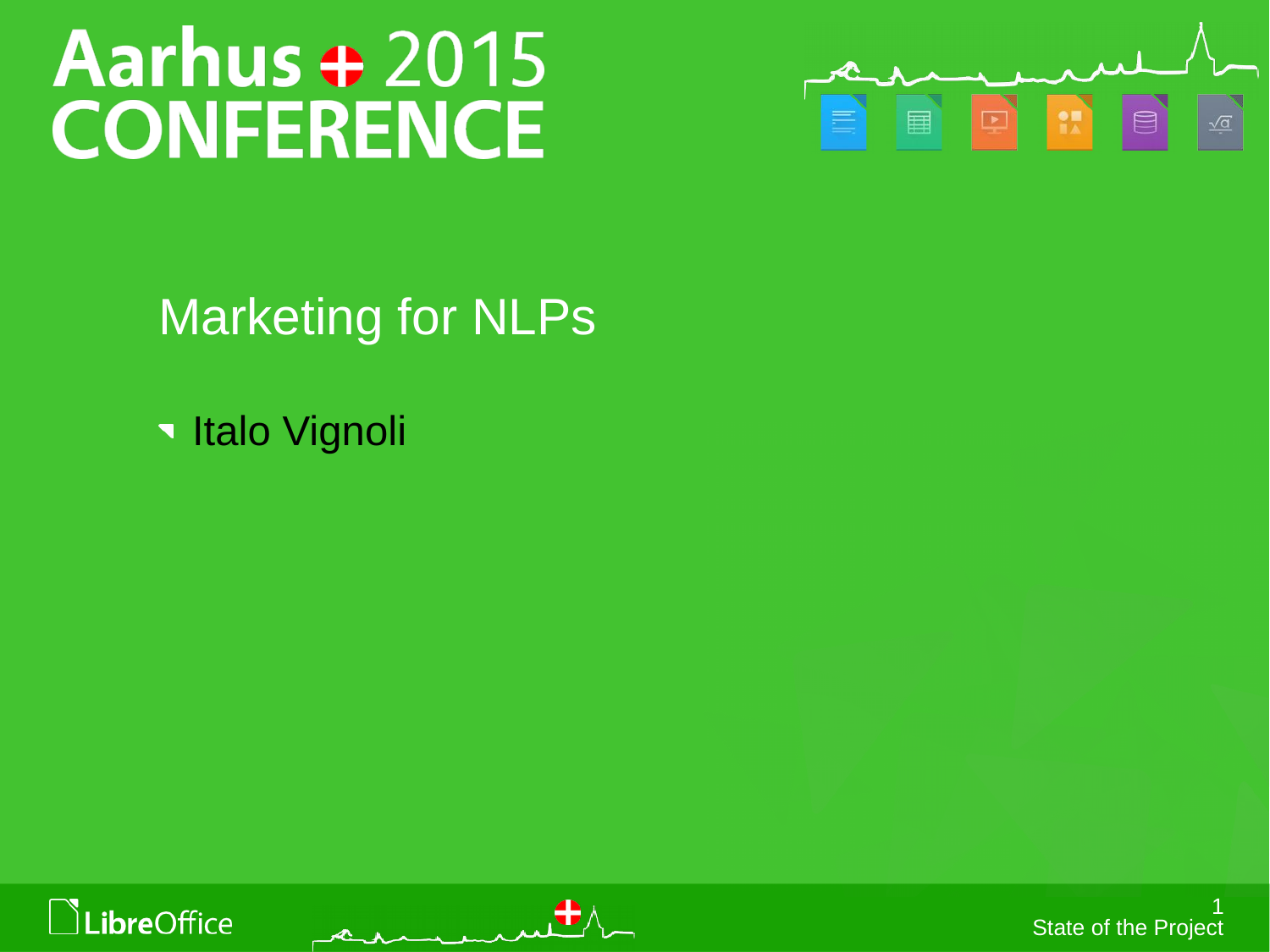# **Technology Adoption Life Cycle**





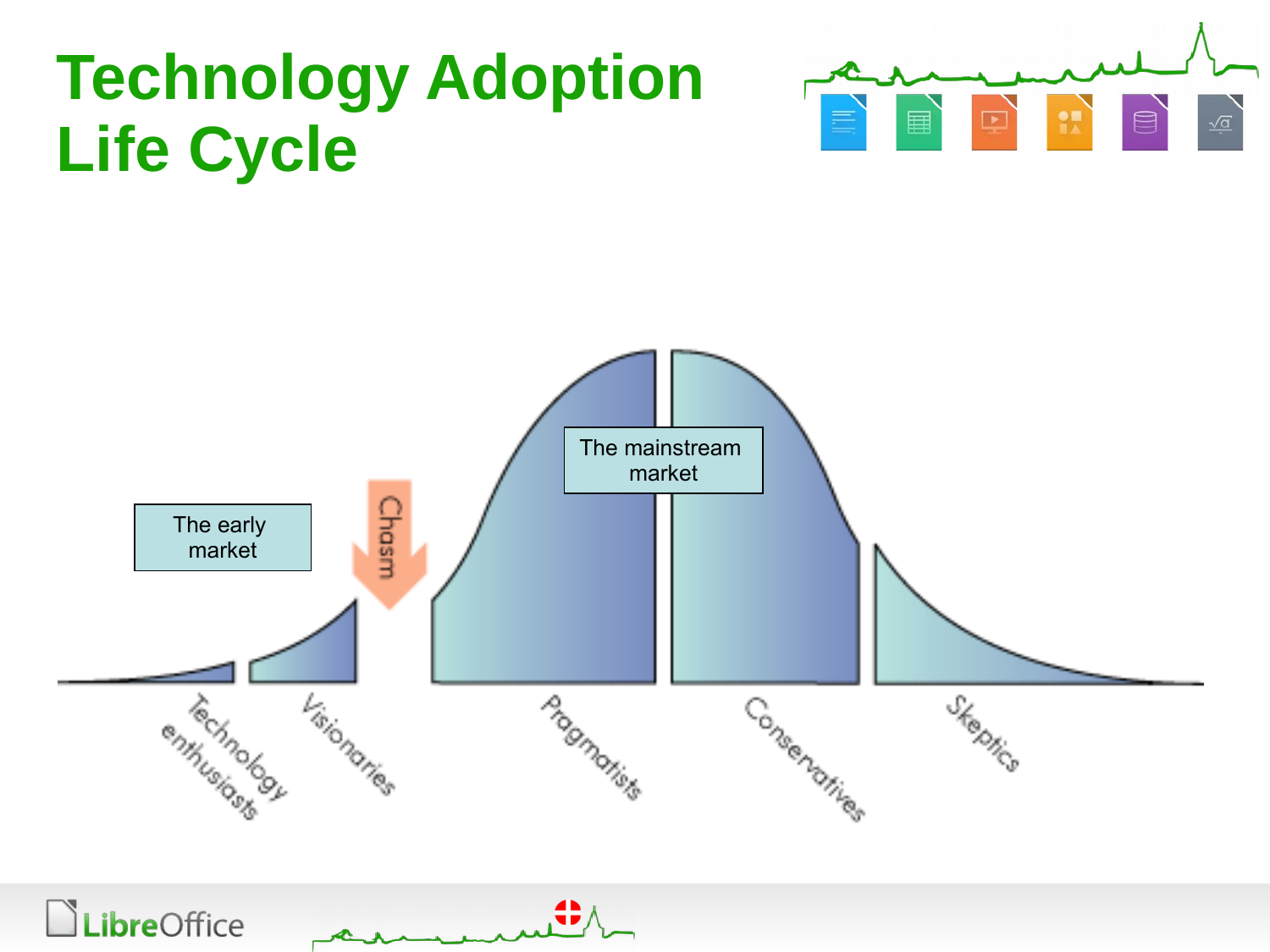## User Profiles



- **Technology Enthusiasts** 
	- **People who are fundamentally committed to new** technology on the grounds that it is bound to improve our lives
- **Visionaries** 
	- True revolutionaries in business and government who want to make a break with the past and start a new future



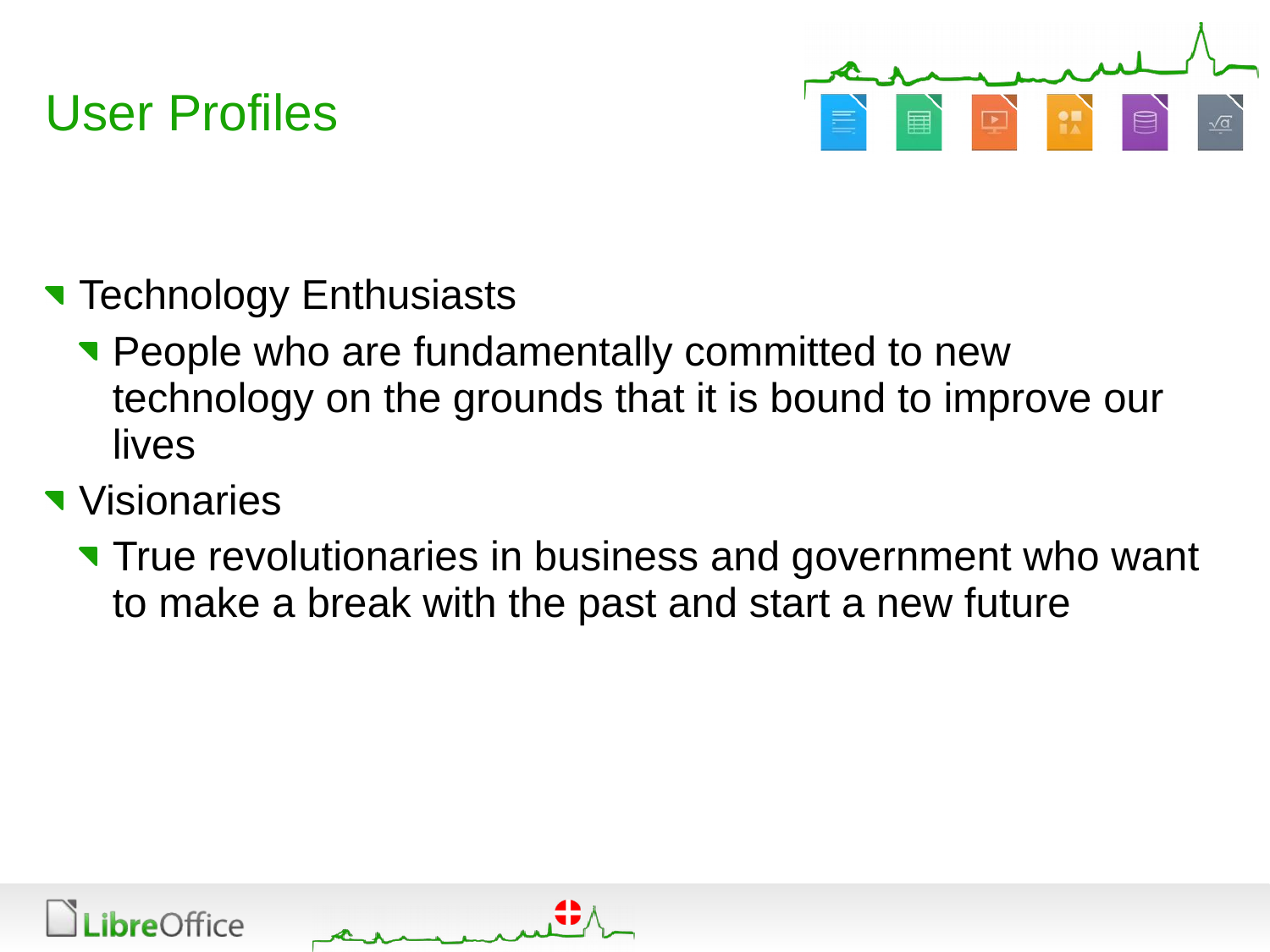# User Profiles



- **Pragmatists** 
	- **Nake the bulk of all technology infrastructure purchases,** neutral about technology, look to adopt innovations only after a proven track record
- **T** Conservatives
	- **Pessimistic about the ability to get value from technology** investments, price-sensitive, highly skeptical, and very demanding
- **Skeptics** 
	- Critics, not potential customers, goal of hi-tech marketing is not to sell to them but to sell around them

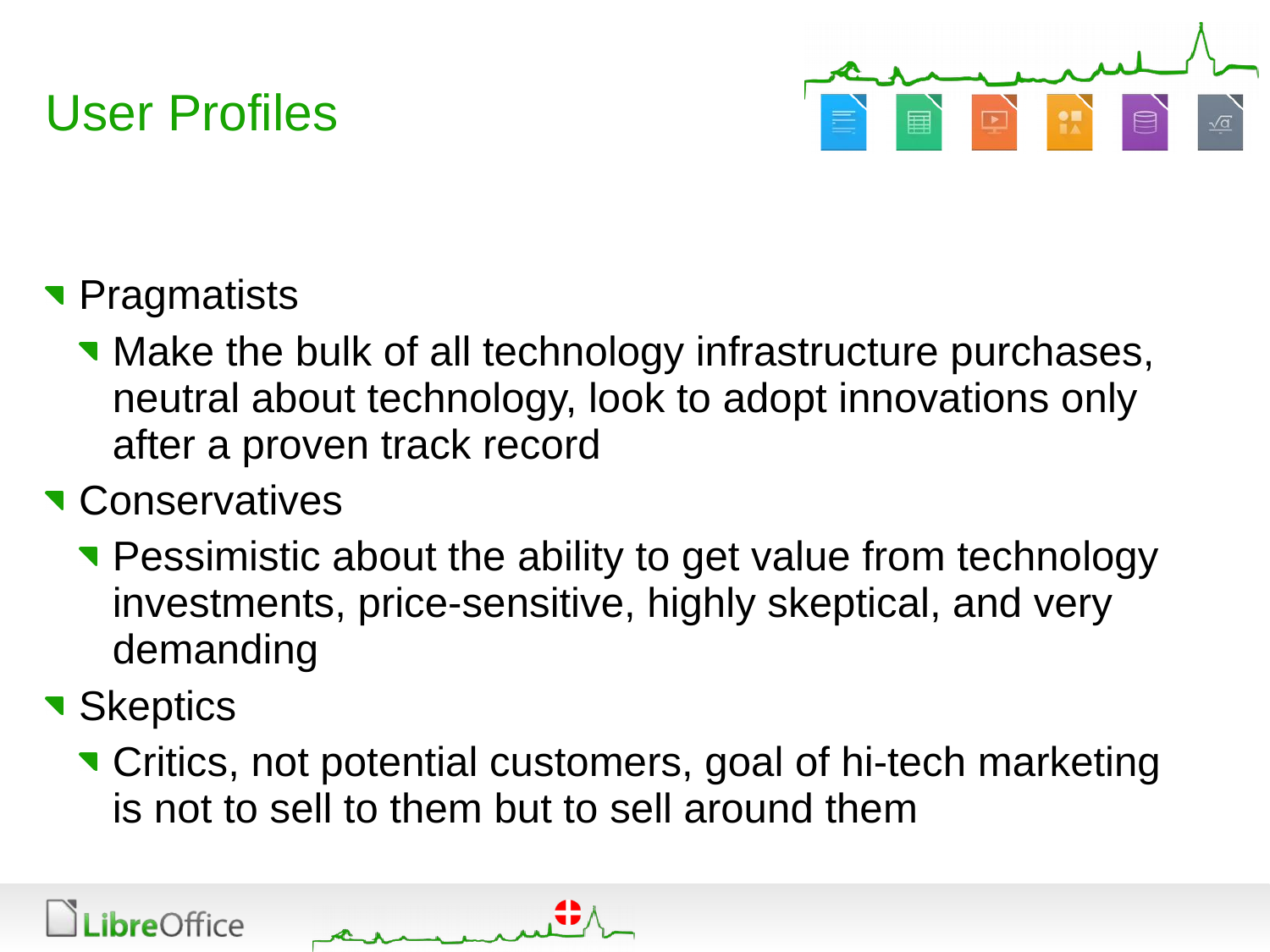# Chasm Creators



#### Visionaries

- **v** Intuitive
- Support revolution
- **Contrarian**
- **Break away from pack**
- **T** Follow own dictates
- **Take risks**
- **Notivated by opportunities**
- Seek what is possible

#### **Pragmatists**

- **Analytic**
- Support evolution
- **Conformist**
- Stay with the herd
- **T** Consult with colleagues
- **Manage risks**
- Motivated by problems
- **Pursue what is probable**

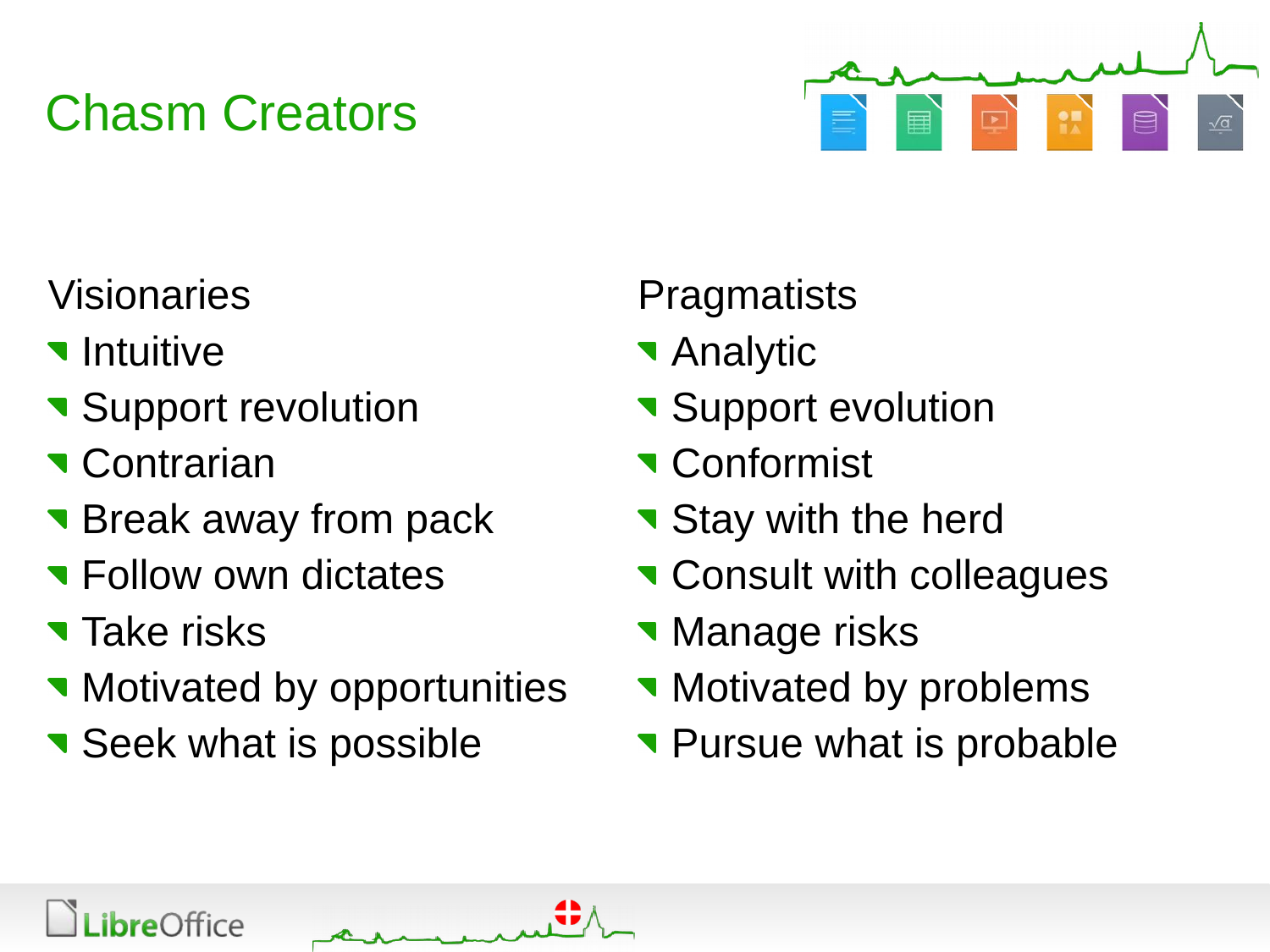## **Summary**



- **T** Forces at different stages call for different strategies
- The early market calls for tailored products: technology enthusiasts and visionaries want something special
- **T** Crossing the chasm and reaching the late market means creating the perfect solution for pragmatists
- **Nake sure that pragmatists are happy to ensure success** in the conservative market
- To reach the products potential, aftermarket development is essential